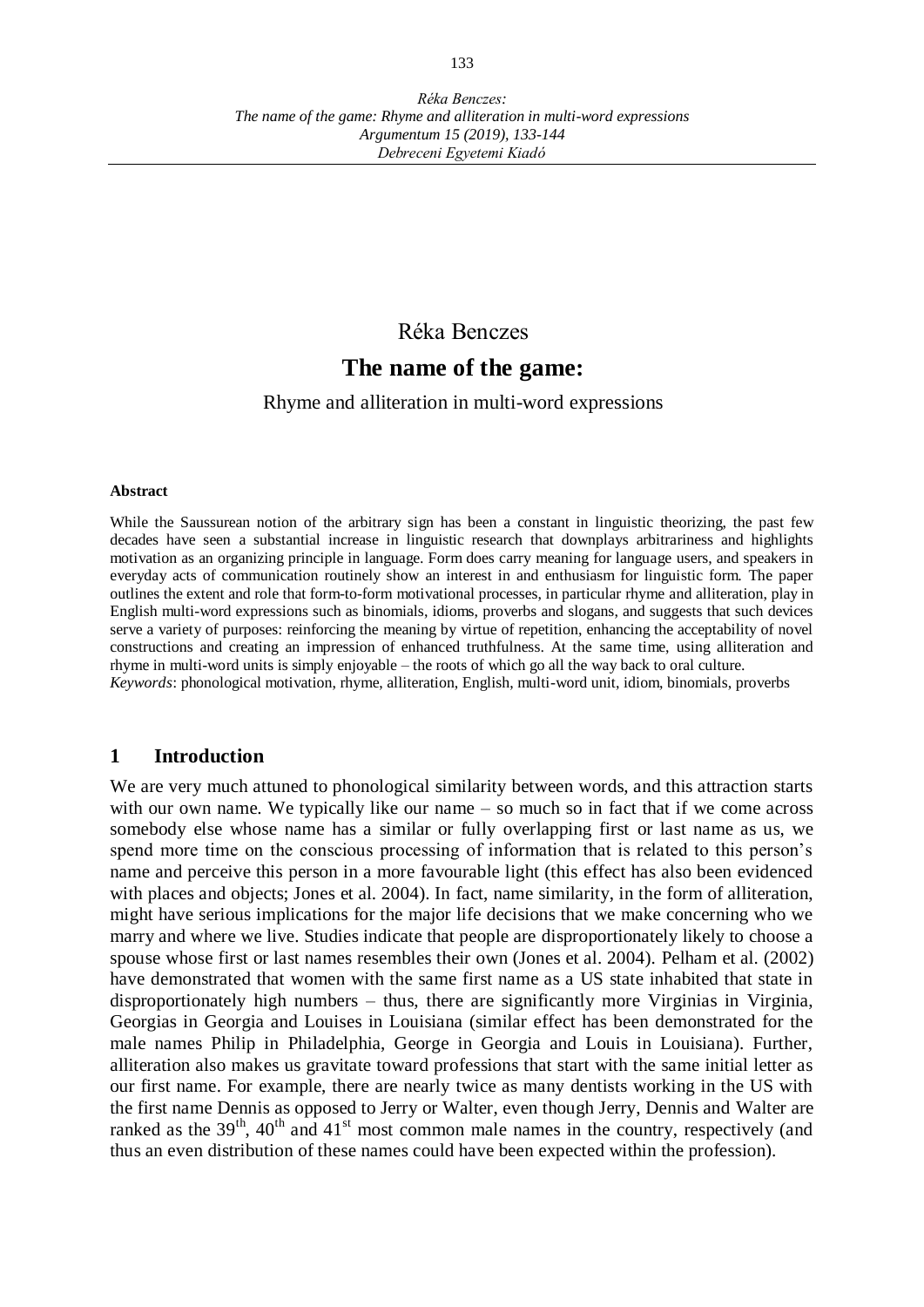Social psychology research attributes the name similarity effect to "implicit egotism" (Pelham et al. 2002); in other words, the positive and automatic associations that we have about ourselves is extended to "almost anything" (ibid., p. 470) that is connected with us. From a linguistic viewpoint, however, the name similarity effect points to our (often unconscious) fascination for how words sound. Over a century ago, the Swiss linguist Ferdinand de Saussure (1915/1959) established the doctrine of the arbitrariness of the linguistic sign, meaning that the relationship between a signifier (i.e., the form – the sound shape of a word) and the signified (i.e., the meaning or concept that the word refers to) is mostly arbitrary; there is nothing about the sequence [tri:] that would allow a non-English speaker to figure out the concept that it denotes ("a perennial plant having a self-supporting woody main stem or *trunk* … growing to a considerable height and size"). While the Saussurean notion of the arbitrary sign has been a constant in linguistic theorizing, the past few decades have seen a substantial increase in linguistic research that downplays arbitrariness and highlights motivation as an organizing principle in language. Form does carry meaning for language users, and speakers in everyday acts of communication routinely show an interest in and enthusiasm for word play and humour (Andor 1980; 2002; 2014) and linguistic form (Hall 2001: 72).

Not only are we interested in what words sound like, their phonological make-up can also influence language use. It is this influence that is referred to as *phonological motivation* in the present paper, despite the difficulty that the definition of *motivation* implies. Within linguistics, the term has been applied in a variety of ways to various levels of linguistic analysis, and linguists have assumed its meaning to be somehow self-evident (Radden & Panther 2004: 2). Even *phonological motivation* is not a particularly novel term in linguistics, although it has been used with a slightly different meaning – in phonology, for instance, it is used to describe the assimilation of sounds (e.g., Lass 1984). As a starting point, we can, however, consider the Saussurean interpretation of *motivation*, according to which it refers to a non-arbitrary relationship between form and meaning. Thus, phonological motivation is understood as the phonological conditions that lead to a non-arbitrary relationship between a) form and meaning; and b) form and form (for an elaboration and full discussion, see Benczes 2019, forthcoming).

The aim of this paper is to focus on the latter of these motivational processes, i.e., the influence of the phonological shape of one word over another. In particular, the paper will examine the role of alliteration and rhyme in binomials (*spic and span*), similes (*snug as a bug in a rug*), proverbs (*Haste makes waste*) and slogans and promotional messages. By exploring the motivating role of alliteration and rhyme in the creation of multi-word units, the paper will also consider the effect of form on content (the message itself).

The structure of the paper is the following: Section 2 discusses phonological motivation in binomials, while Section 3 focuses on idioms and proverbs. Section 4 examines the role of rhyme and alliteration in slogans and promotional messages. The last, fifth section sums up the main findings of the paper.

# **2 Binomials**

There are countless phrases in English in which a pair of words, typically belonging to the same word class and on the same level of syntactic and semantic hierarchy, is linked by a conjunction (typically *and*), as in the following headline from the American news channel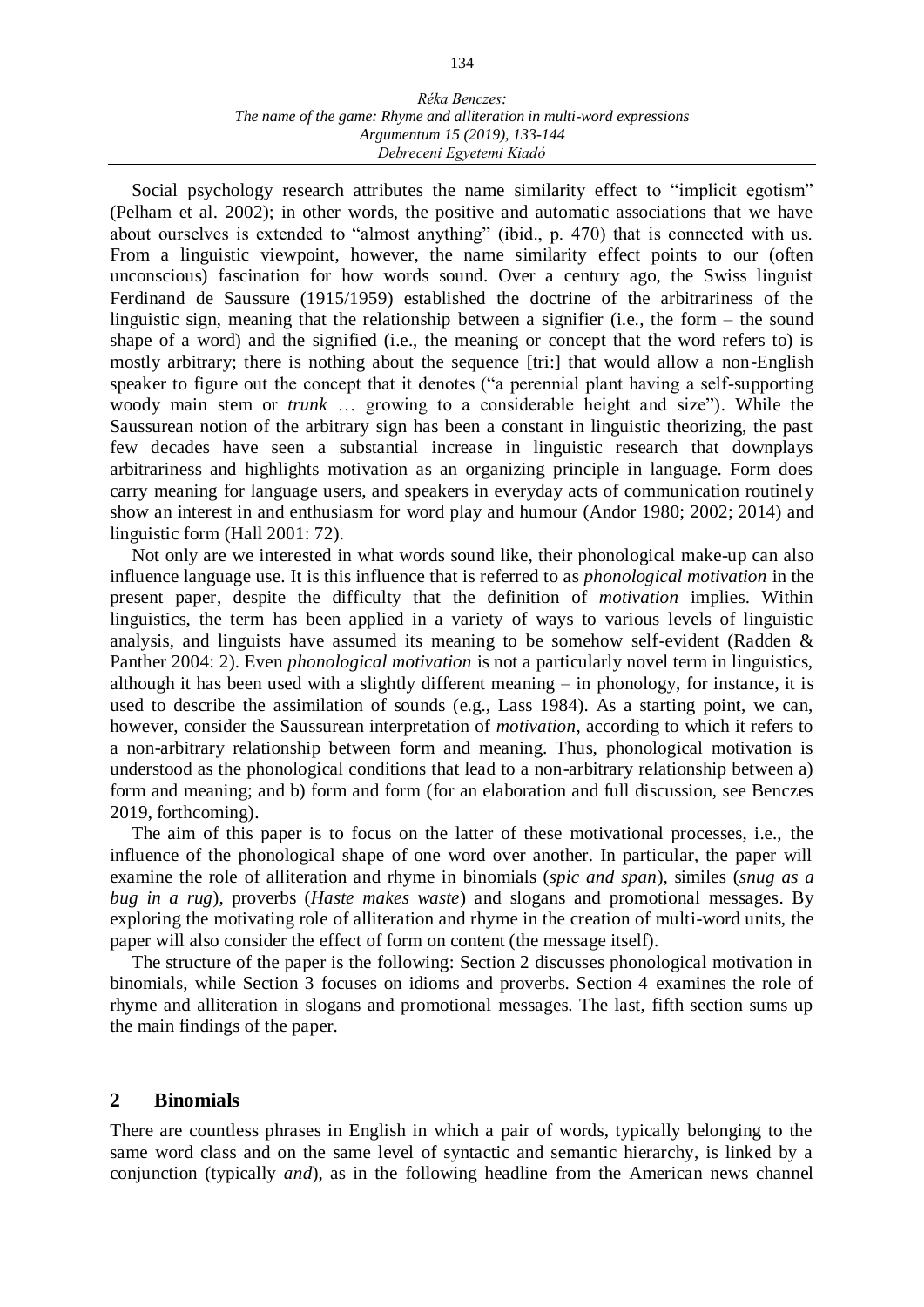CNN: "Northeast hit by *cold and snow*".<sup>1</sup> As Malkiel (1959) points out, there is nothing fixed about the sequence of the elements in *cold and snow*; it is possible in English to invert it as *snow and cold* (which is indeed supported by a quick Google search for "snow and cold" – both sequences resulted in approximately the same number of hits).<sup>2</sup> However, there are plenty of similar phrases in which the sequence of the components is fixed  $-$  i.e., there is no opportunity for speakers to decide the order of the components: *rock and roll*, *more and less*, *sick and tired*, *short and sweet*, *odds and ends*, *pros and cons* can only appear in this particular order; *\*roll and rock*, *\*less and more*, \**tired and sick*, *\*sweet and short*, \**ends and odds*, and *\*cons and pros* would sound very odd, even ungrammatical to the ear. Such phrases have usually been referred to as "fixed", "frozen" or "irreversible" binomials, and over the decades there have been a number of forays in the linguistic literature into what forces might possibly motivate the order of the components within the expressions (see, for example, Allan 1987; Malkiel 1959; Gustafsson 1975; Mollin 2014).

Possible factors include semantic ones that are based on iconicity – these binomials reflect the order of the events, as in *crash and burn*, *kiss and tell* or *don't drink and drive*. 3 Further suggestions have been commonness, where the more "common" concept comes first (as in *salt and pepper*) and frequency. It has been statistically proven that more frequent words are more likely to precede less frequent ones, as in *cut and thrust* (Fenk-Ozclon 1989). This can aid processing times: by placing the more frequent word first and the less frequent word second, it is possible to retrieve the meaning from memory faster (Benor & Levy 2006). Markedness is also a factor in the ordering of binomials: concepts which are unmarked in our conceptualization tend to come first (and conversely, marked concepts appear only as the second component). Boers and Lindstromberg (2008) list some of these markedness constraints – but also note that each and every one of these constraints have exceptions. Here is the list of constraints (with examples that support and defy them):

- Concrete is less marked than abstract, as in *body and soul* but what about *move heaven and earth*?
- Right is less marked than left (as the majority of people are right-handed) but what about *left, right and centre*?
- What is up in the immediate field of vision is perceived more easily than what is down, as in *search high and low* – but what about *root and branch* and *through hell and high water*?
- Powerful is less marked than powerless, as in *cat and mouse* but what about *a cock and bull story* or *a dog and pony show*?

Semantics is only one side to the story, and it is quite evident from the above exceptions that reliance on purely semantic considerations is not enough. Further aspects, especially phonological ones, need to be considered. Alliteration is a very common feature of binomials – so much so in fact that more than a quarter of English binomials repeat the initial consonants of their constituents (Boers & Lindstromberg 2008), as exemplified by the following: *black and blue*, *bread and butter*, *done and dusted*, *pots and pans*, *rags to riches*, *safe and sound*, *spic and span*, etc. Alliteration plays a number of roles in these expressions: on the one hand, it eases memorability (and thus increases the entrenchment potential of the

<sup>1</sup> Source: http://www.cnn.com; accessed 11 July 2016.

<sup>2</sup> In numbers: *cold and snow* resulted in 429,000 hits, while *snow and cold* resulted in 424,000 hits (accessed 26 September 2016).

<sup>3</sup> Interestingly, however, there is no sequentially of events in *Don't text and drive* – the phrase has been coined on the analogy of *Don't drink and drive*, even though in the case of the former the events are simultaneous.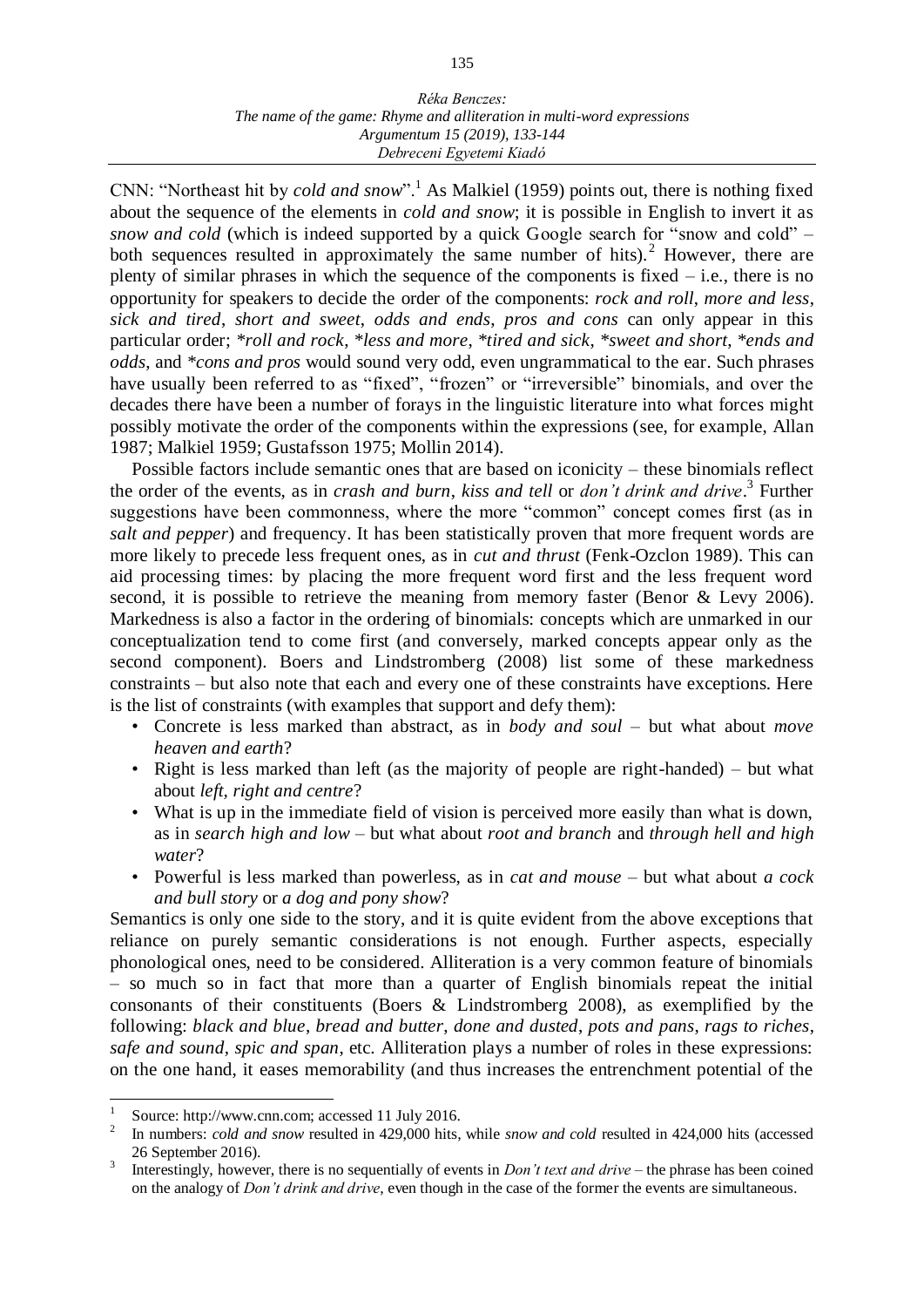binomial; see the following section on idioms for an elaboration). On the other hand, alliterating binomials are enjoyable to produce, and the "fun factor" should by no means be disregarded as a significant contributor in language production (Gries 2011).

Yet alliteration is but one aspect of phonological motivation. In their sample of binomial expressions, Benor and Levy (2006) have found evidence for metrical factors that can affect the choice of word order in binomials, including a preference for placing the shortest word first and avoiding main stress on the final syllable of the binomial. Such factors usually conglomerate, as in *down and dirty* or *pins and needles*. Boers and Lindstromberg (2008) found proof in their data for a word pattern that prefers content words beginning with [d] and [t] to be in the position following the conjunction – as in *home and dry*, *kiss and tell*, *rough and tumble*, *hammer and tongs*, *give and take*, *raining cats and dogs*. In Boers and Lindstromberg's reasoning, this preference is attributed to the ease of articulating the [t] or [d] after *and*, since the tongue is already in an alveolar position. The authors also checked the strength of this motivating factor against the binomials listed in the *Collins Cobuild Dictionary of Idioms* as well, where it featured in 23% of the examples. Such findings indicate a relatively strong reliance on phonological properties in the make-up of binomials.

### **3 Idioms and proverbs**

Binomials are but the tip of the iceberg when it comes to phonological motivation in multiword units. Both alliteration and rhyme are very common in English similes, which are typically idiomatic (i.e., the meaning of the whole is not deducible from the sum of the components and some sort of figurativity is at play). Boers and Lindstromberg (2008) collected all the similes (i.e., "A is B", as in *cool as a cucumber*) from the *Oxford Dictionary of Idioms* and found that nearly 42% of the similes showed alliteration and/or rhyme. According to Boers and Lindstromberg, semantics plays a very minor part in the selection of the lexical elements in similes; the main and overriding factor is phonological motivation:

concern with semantics often seems to play only a very minor role in the lexical selection for these similes. If it were not for the alliteration or rhyme, the word in the B-slot could quite easily be substituted by another without jeopardizing the "logic"  $-$  if any  $-$  of the actual simile. Examples are brown as a berry, cool as a cucumber, done like a dinner, drunk as a skunk, pleased as punch, right as rain, fit as a fiddle, and snug as a bug in a rug (Lindstromberg & Boers 2008: 335).

Which of these features, however, plays a more important role in multi-word expressions? It seems that alliteration and rhyme have a slightly varied distribution: the former is common among *both* idioms and proverbs, while the latter is more typical of proverbs. Williams (2011) surveyed the most common idioms and proverbs currently used in Europe, and according to her findings, only one of the idioms in the English database, *to be in seventh heaven*, rhymed, as compared to proverbs, where rhyme was a regular feature. Further poetic features among idioms included assonance, but even this feature was relatively low in number as compared to alliteration (which Williams estimated to be around 13%). Williams (2011: 41) comes to the conclusion that "[a]lliteration is therefore the most consistent stylistic feature of these idioms, although it is much less common here than in riddles and tongue-twisters".

Thus, when it comes to alliteration, everyday speech is ripe with such sequences. Alliteration is so common in the title of works of fiction – such as *Pride and Prejudice* and *Sense and Sensibility* (Jane Austen), *The Great Gatsby* (F. Scott Fitzgerald), *Of Mice and Men*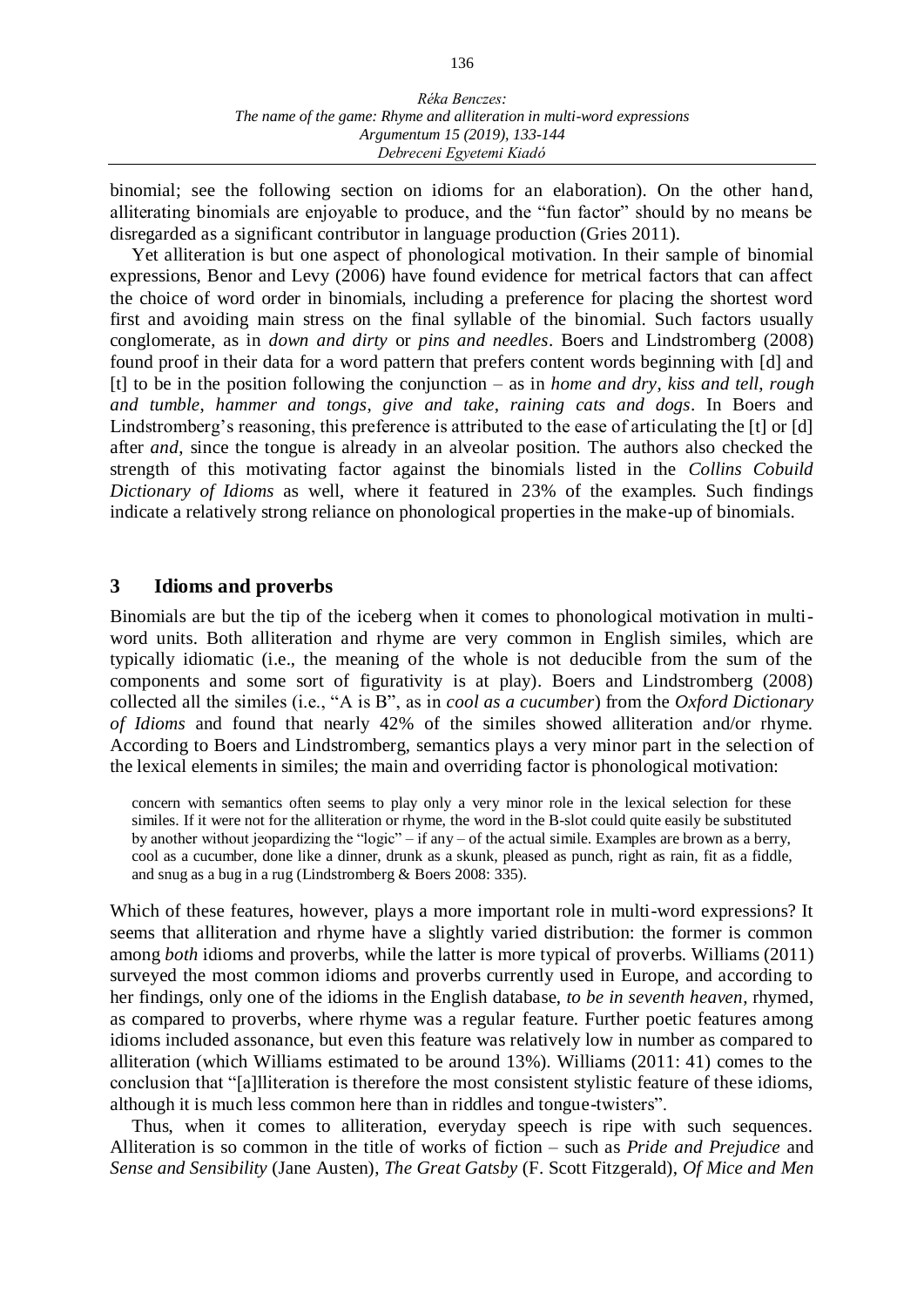(John Steinbeck), *Rabbit, Run* (John Updike) or *The Pickwick Papers* (Charles Dickens) to name but a few – that there are even web-based quizzes to test our knowledge on them.<sup>4</sup> Alliteration is also extremely common both in television series and movie titles – consider, for instance, *Gossip Girl*, *Dirty Dancing*, *Batman Begins*, *Donnie Darko*, *Freaky Friday*, *Guardians of the Galaxy*, *Karate Kid* and *Sex and the City* (to name but a very few), as well as metaphorical newspaper headlines (Kövecses 2015: 67). It is thus by no means surprising that a vast number of phrases in English – both idiomatic and non-figurative – are influenced by phonological criteria (Boers & Lindstromberg 2008). 15% of English idioms have alliterating initial sounds (such as *burn bridges*), and if non-initial alliteration is also included (as in *off the cuff*) then this figure rises to 20%. Interestingly, the percentage of catchy sound patterns further increases among the most frequently used idioms of English. As Boers and Lindstromberg (2008) report, 23% of these is based upon some form of phonological motivation – e.g., *time will tell*, *it takes two to tango*, *a dime a dozen*, *add insult to injury*, *at the drop of a hat* or *to beat around the bush*. This feature is not exclusive to English, however – there are relatively high percentages of alliterating and rhyming idioms in Dutch, French and Spanish as well. Similarly, and with regard to Hungarian, Benczes (2014) estimated the percentage of alliterating and/or rhyming idiomatic expressions to be around 10%, but also noted that phonological motivation was especially rampant in the most frequently used items. Nevertheless, Boers and Lindstromberg (2008) note that English seems to be influenced the most by alliteration (to a greater degree) and rhyme (to a lesser degree) in phrases, which they account to three factors: 1) stress in English typically falls on the first syllable of words, which is more likely to induce the alliteration of initial sounds; 2) as it has minimal inflection, words tend to be relatively short, and thus there is a lesser distance between same consonant onsets among words; 3) it has fixed word order, implying that phonologically attractive phrases will "hang together no matter what" (p. 334), with a greater possibility of entrenchment.

The significance of phonological motivation becomes especially evident when frequent collocations are considered, such as verb‒noun collocations (*run a risk*, *commit a crime*, *find your feet, mind your manners, reap a reward, etc.); adjective-noun collocations (<i>common*) *cause*, *crash course*, *heavy heart*, *serious setback*, *sweet sixteen*, *warm welcome*, etc.); and fixed phrases not typically mentioned in idiom dictionaries (*life-long learning*, *publish or perish*, *last but not least*, *friend or foe*, *from dawn till dusk*, *in the thick of things*, etc.). Further, if the collocates of synonymous verbs is examined, then a similar trend can be observed (Boers & Lindstromberg 2008). For instance, the *Oxford Collocation Dictionary*  lists *seek* as the preferred verb with the alliterating *sanctuary*, *settlement*, *solace*, *solitude*, *solution* and *support* – while *look for* is offered as an alternative for only one of these, *solution*.

What is the function of alliteration in such idiomatic sequences, however, and why is it preferred over other types of phonological motivation (such as rhyme)? Speculations with regard to the first question involve memorability yet again – as Gries (2011) elaborates, when people create an expression such as *bite the bullet*, it is "fun to produce and easy to memorize" (p. 504) due to the alliteration effect. Thus, it is more available to go into wider use and become entrenched in a linguistic community. As for the second question – why alliteration is so prevalent in idiomatic expressions, as compared to rhyme for instance –,

 $\overline{a}$ 4 See for example the following quiz at http://www.sporcle.com/games/ButterMittens/alliterative\_books (accessed 06 July 2016).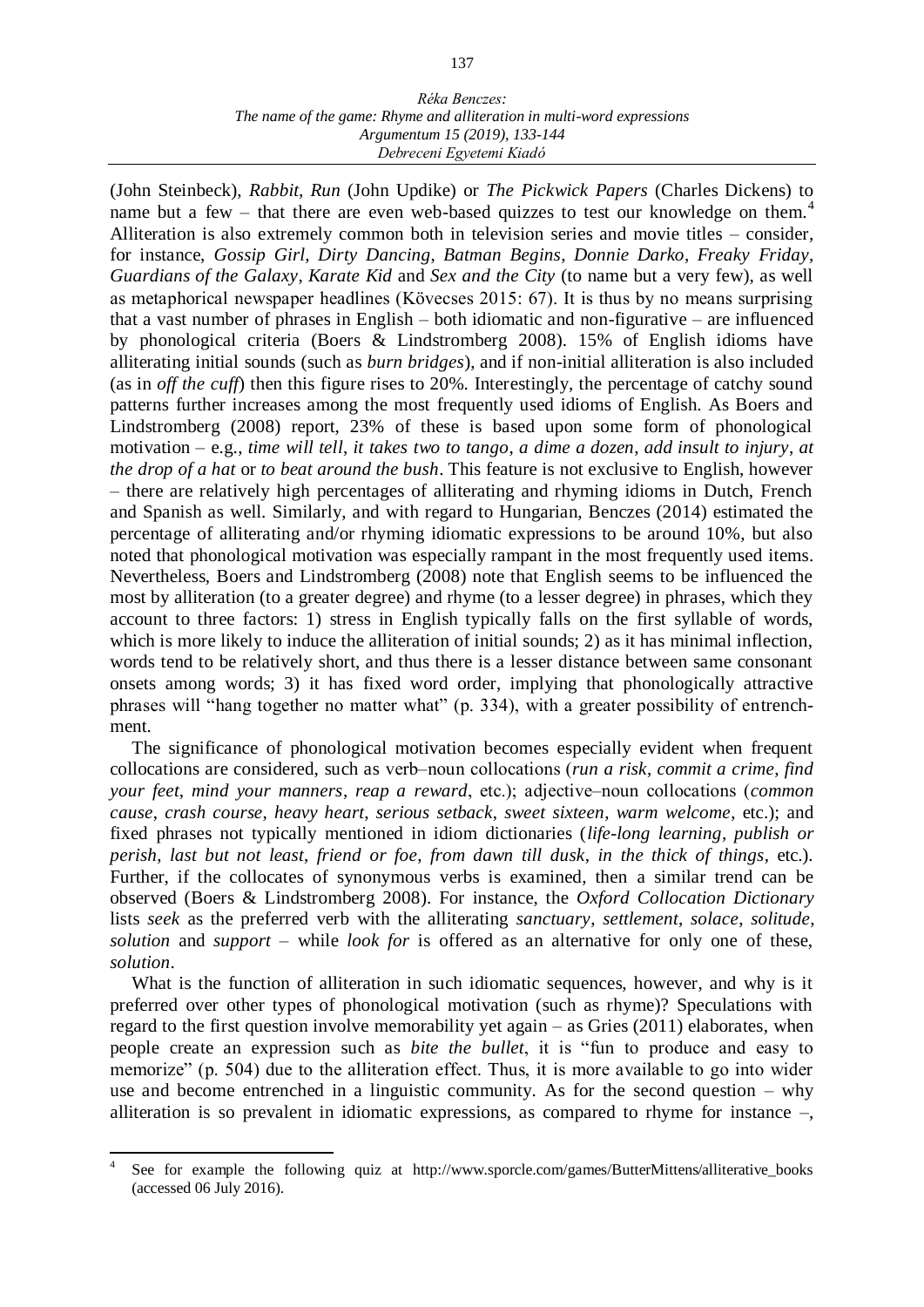Gries (2011) suggests that the answer most probably lies in the general tendency of English to attach more significance to word-initial phonological similarity (as compared to word-final similarity), as it is also evidenced in the larger proportion of word-initial sound-symbolic segments as opposed to word-final sound symbolic segments.

Yet alliteration in idioms is only one side of the coin; it is also commonly found in proverbs (short sayings that express some commonplace truth, e.g., *All that glitters is not gold*). In fact, it is more than twice as prevalent as alliteration in idioms (Williams 2011). Why is this the case? Two main reasons can be cited here: first, proverbs are typically longer than idioms (i.e., they contain more words), and thus there is more opportunity for alliteration to occur. Second, the similarity of the sounds within the proverb has a "tongue-twister effect" (ibid., p. 42), which requires the speaker to be careful in the pronunciation of these proverbs. This, however, "adds variety to the normal rhythm of speech and thus helps to engage users and listeners" (ibid.), possibly attracting attention and emphasizing the message by the focus on the form (and manner of pronunciation) of the message.

As emphasized above, proverbs also regularly feature rhyme; this particular characteristic has attracted considerable academic attention.<sup>5</sup> Consider the following English proverbs, all of which exhibit rhyme (examples are from McGlone & Tofighbakhsh 2000):

An apple a day keeps the doctor away. Birds of a feather flock together. Haste makes waste. What sobriety conceals, alcohol reveals. Caution and measure will bring your treasure. Woes unite foes. Life is mostly strife.

Why does rhyme appear as a regular feature in English proverbs? One possibility is ease of remembrance. As Sackett (1964) elaborates, the role of poetic devices in folklore (including proverbs) is to reinforce the meaning by virtue of the repetition. Rhyme enhances durability: many of the rhyming proverbs in the earliest English collection (John Heywood's *Proverbes*), published in 1546, are still alive today, as part of the oral tradition (ibid.). According to psycholinguistic results, however, rhyme has a further role to play: it can increase the fluency with which words that form a particular statement are identified and understood (Meyer et al. 1975). If people do base their evaluation of a statement's accuracy partly on how fluently a statement can be processed (see, e.g., Begg et al. 1992), then it can be reasoned that rhyme attributes to a proverb "a perceived truth advantage" (McGlone & Tofighbakhsh 2000) over a semantically equivalent, but non-rhyming variant.

Does the power of rhyme as an indicator of accuracy – or even truth – stop with proverbs? Probably not. McGlone and Tofighbakhsh (2000) cite the O.J. Simpson case, in which the defence attorney, Johnnie Cochrane, said the following famous line as an appeal to the jurors: "If the gloves don't fit, you must acquit!" In McGlone and Tofighbakhsh's view, "[r]hyme increased the likelihood that jurors would rehearse, remember, and thus apply Cochran's directive" (p. 427), and O.J. Simpson was finally acquitted. While it is impossible to tell to what degree did the rhyming plea contribute to the eventual outcome of the trial (after all, there were plenty of other pieces of evidence to consider), it is interesting to reflect on "how

<sup>5</sup> See Andor (2010) for the other side of the story – i.e., a frame-semantic analysis of proverbs.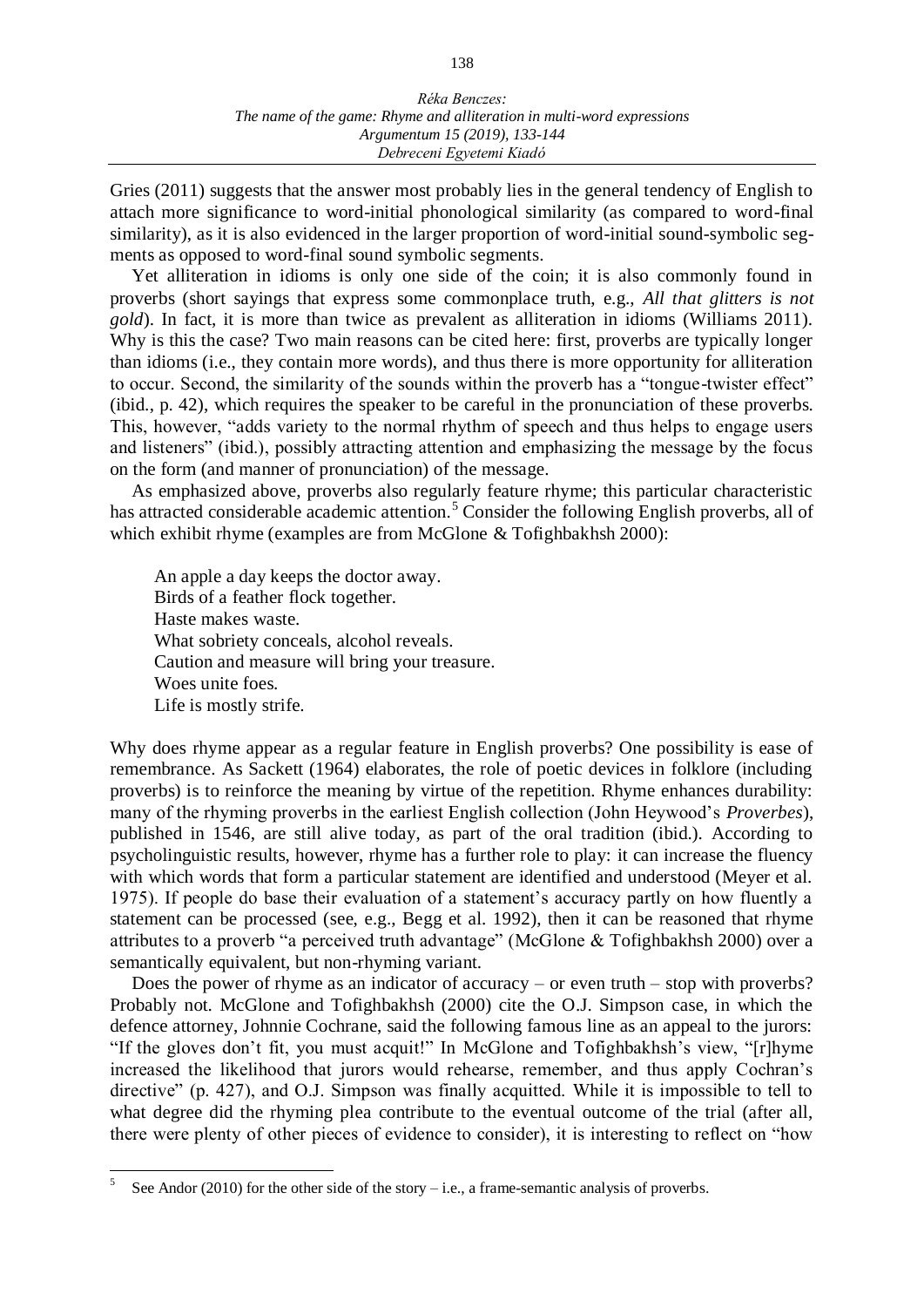persuasive the jury might have found this proposition had Cochran proclaimed, 'If the gloves don't fit, you must find him not guilty!'" (ibid.).

The use of rhyme as a rhetorical feature is not unambiguous, however – some studies point to its adverse effect on ease of processing (Giora et al. 2004; Jakesch et al. 2013). According to the cognitive handicap hypothesis (Menninghaus et al. 2015: 49), poetic and rhetorical language requires a greater cognitive effort when it comes to comprehension; thereby exerting a negative effect on the processing of such language. This view is in accordance with lay beliefs concerning the fluency of poetic language: poems (which usually feature the most poetic devices) are considered to have lower levels of fluency when compared to novels and short stories (Galak & Nelson 2011).

Nevertheless, the cognitive fluency hypothesis of aesthetic processing (Reber et al. 2004) assumes that poetic and rhetorical language is judged as pleasant and enjoyable in so far as it has a positive effect on ease of processing. Thus, it seems that the same linguistic stimulus – such as rhyme – can both improve and reduce processing ease, but on different dimensions of language processing. This possibility was investigated by Menninghaus et al. (2015), who measured the degree of ease of comprehension, succinctness, beauty and persuasive potential of thirty German proverbs that were manipulated along the features of *brevitas* (succinctness), rhyme and meter. According to their results, the co-occurrence of all three features resulted in higher aesthetic judgments and also enhanced the overall persuasive potential of the proverb: "the joint employment of *brevitas*, meter, and rhyme translates into higher odds of a sentence being chosen for the purpose of persuasion" (p. 55). However, at the same time, proverbs that contained all three poetic features received lower ratings on the semantic comprehension scale. Thus, "*[e]ase of semantic comprehension ratings were lower rather than higher for the sentence versions that were highest in aesthetic evaluation*" (p. 56, emphasis as in original). This seeming contradiction can be explained by the positive effect that a cognitively more demanding text might have on the reader, by making the reader more engaged in the text and achieving a "more profound semantic understanding".

### **4 Slogans and promotional messages**

Any proper investigation into the effect of alliteration and rhyme in slogans and promotional messages needs to start with the power that we sometimes ascribe words to – purely on account of what they sound. In medieval times, it was believed that a rabid dog or a person bitten by one could be cured by writing the following the charm on a piece of a food and then feeding it to the sick: *quare uare brare arabus arabris albus abbris rew few* (Stollznow 2014: 8). The "magic" resided in two features of the charm: the meaningless words and internal repetition (Blake 2010: 146). In fact, many of the charms and magical spells that were used in medieval times relied on mixing together classical languages (typically Latin) with nonsense words, to achieve an "exotic" effect: *rex pax nax* was a toothache cure used in the tenth century, *max max pax pater noster* was chanted to stop bleeding, and *arex artifax filia* was believed to remedy insomnia (Stollznow 2014: 9). To what degree, however, can the words of magic be regarded as "nonsense"? In Dickson's (1994) view, the language of magic breaks down the duality of the Saussurean sign, "by foregrounding the physical density of its Signifier" (p. 161), and by doing so, it "subvert[s] the normative production of meaning" (ibid.). Meaning is thus created "outside" of the linguistic sign.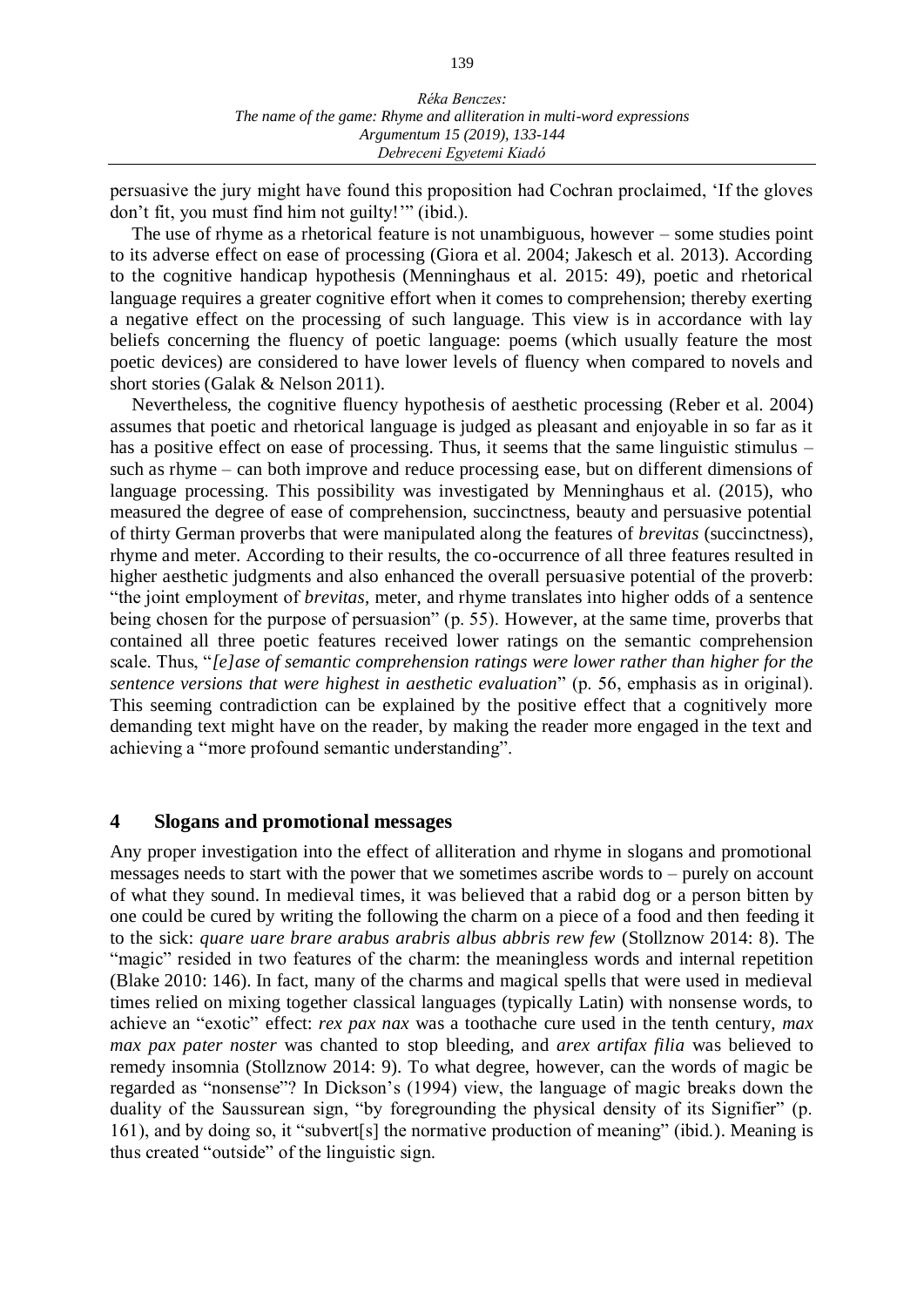Slogans are remnants of our fascination with the language of magic. Meaning resides in both the signified and the signifier; the phonological motivation inherent in the latter carries with it the possibility that once uttered, the slogan will help change (or at least affect) reality somehow. While not all slogans rely on the use of alliteration or rhyme, many of them do, with the obvious purpose of getting the message across as effectively as possible (Fuertes-Olivera et al. 2001). In 1981 the Australian Cancer Council launched a nation-wide health campaign against skin cancer that featured a cheery seagull dressed in shorts, a T-shirt and a hat, singing the following catchy tune:<sup>6</sup>

Slip, Slop, Slap! It sounds like a breeze when you say it like that: Slip, Slop, Slap! In the sun we always say: Slip, Slop, Slap! Slip on a shirt, slop on sunscreen and slap on a hat! Slip, Slop, Slap! You can stop skin cancer – say: Slip, Slop, Slap!

"Slip, slop, slap" is thus an abbreviated form of the recommendation to "Slip on a T-shirt, slop on sunscreen, and slap on a hat". Since its first appearance in 1981, "Slip, slop, slap" has become the core message of the Australian Cancer Council, and it has been used ever since in public service announcements.<sup>7</sup> According to the Council, over the past two decades the slogan – via its memorability – has contributed significantly to changing Australians' sun protection attitudes and thus decreasing the danger of skin cancer.<sup>8</sup>

The fact that alliteration and other forms of word play in slogans can in fact result in easier recall has been demonstrated by Reece et al. (1994), who analyzed the influence of alliteration, rhyme, pun, repetition, etc. in 186 slogans that they extracted from television and magazine commercials. What they found was that the most successful slogans – in other words, those that were recalled the fastest and by the most people – were based on a number of "linguistic devices", in particular alliteration (e.g., "Say Seagrams and be sure") or repetition (e.g., "Close to Boston. Close to perfect"). The brand that was identified by the most participants used rhyme. Interestingly, the results showed no statistically significant effect on brand identification for either the advertising budget or the number of years that the slogan was in use; the latter – as the authors pointed out – was inconsistent with earlier reports that demonstrated an evident influence of repetition on brand memory. Reece et al. reason that even if there is not enough money for a proper advertising campaign (where memorability is based on frequent appearance), a well-chosen slogan that is based on alliteration or rhyme can in fact supply plenty of repetitions (and thus enhance memorability) by virtue of being interesting to the audience.

Besides enhancing memorability, alliteration has a substantial influence on our evaluation of advertised deals in promotions as well – and accordingly on what we eventually buy. In a series of experiments (Davis et al. 2016), participants were asked to evaluate pairs of promo-

 6 Source: http://www.sunsmart.com.au/ (accessed 20 September 2016).

<sup>7</sup> In the past years, the slogan has been complemented with two further recommendations: *seek* ("Seek shade") and *slide* ("Slide on sunglasses")*.*

<sup>8</sup> Source: http://www.sunsmart.com.au/ (accessed 20 September 2016).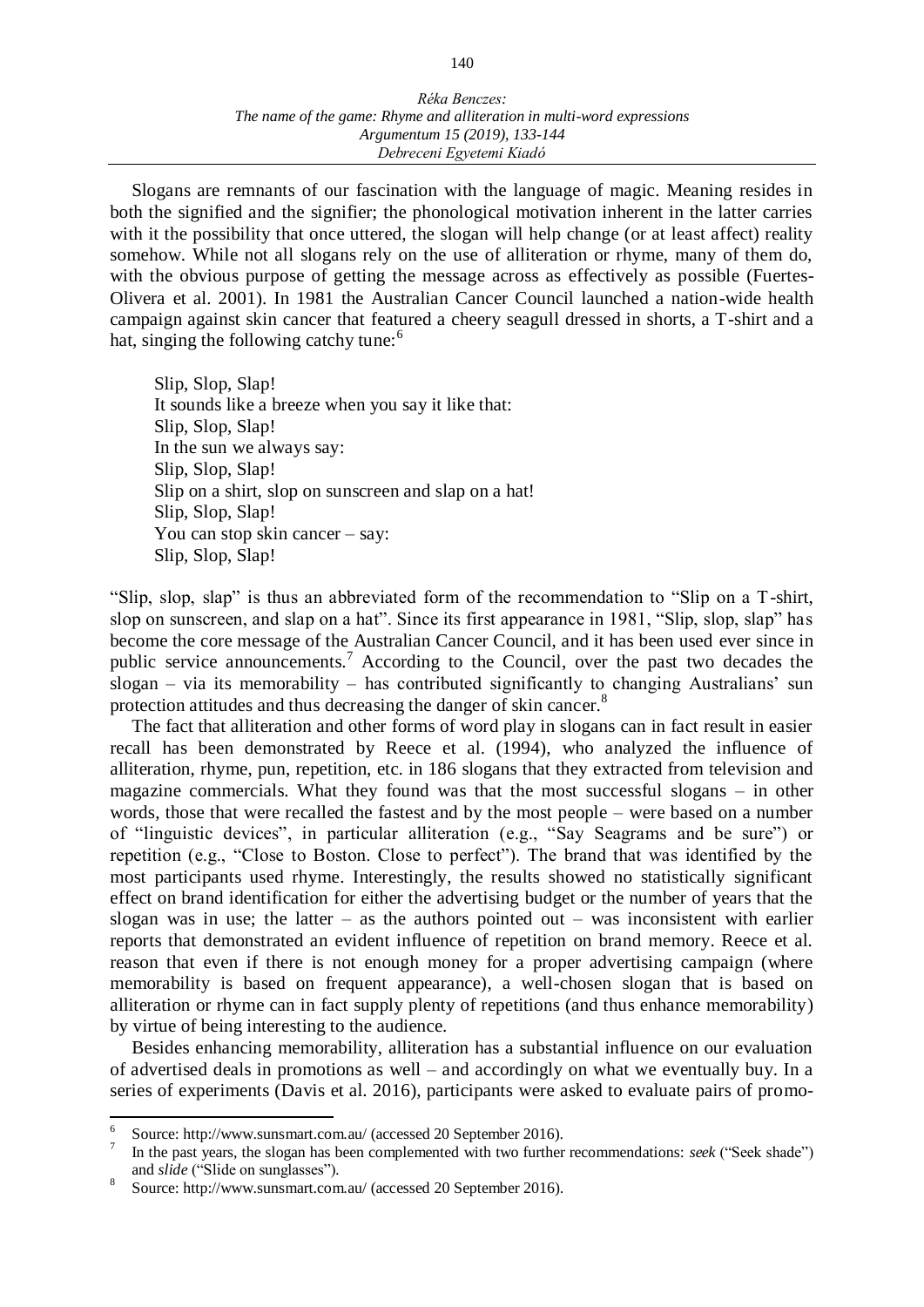tional messages for a product that consisted of three elements: quantity, brand/product and price. The promotional messages were manipulated so that one of them exhibited full alliteration (such as "2 Tacos \$2.15"), while the other was only partially alliterative (e.g., "2 Tacos \$1.85"). Participants were given either one of the other and had to indicate their intention to buy the particular product. What Davis et al. found was that participants were more likely to buy a product with the fully alliterative promotional message even if it was *more expensive* than its partially alliterative alternative. This finding is significant from the perspective of pricing promotions, as businesses assume that the best way to attract consumers is to lower prices, which, however, leads to income and profit losses. Yet by simply changing the message of the promotion to an alliterating one, the message can "improve deal perceptions and affect choice" (p. 10), even if the prices in an alliterating message are higher than in a competitor's price.

How can, however, alliteration have such an effect on a seemingly rational choice such as evaluating a deal? Davis et al. (2016) reason that when we read the promotional message, we are in effect subvocalizing it (as if we were "speaking" it in the mind). This activates the word sounds, which increases the accessibility of other words with a similar sound. All this amounts to a faster and more efficient processing of the message, reflected in faster judgments. Davies et al. argue that "[t]his fast and efficient processing may result in more positive evaluations of message content" (p. 3).

Similar results emerged in a series of experiments by Filkuková and Klempe (2013), who examined the effect of rhyme on the perceived fluency of advertisements. The authors created nine pairs of advertising slogans for a variety of (not widely known or used) products; each pair of slogans had a rhyming and a non-rhyming version. Participants were presented with either one of the alternatives and were asked to rate the slogan on the basis of its likeability, suitability, originality, memorability, trustworthiness and persuasiveness. Perhaps not that surprisingly, there was a statistically significant difference between the rhyming and nonrhyming alternatives in nearly every one of the aspects under scrutiny: rhyming messages were rated as more likeable, suitable and original than their non-rhyming counterpart. They were also perceived as easier to memorize and as more trustworthy and persuasive than the non-rhyming alternative. The only aspect where no particular difference emerged in the ratings was the willingness to try the product. Interestingly, the rhymes that were evaluated as the most likeable by one experimental group were those that were considered as the most persuasive by another group. Nevertheless, as Filkuková and Klempe point out, this persuasive effect might also be related to the fact that rhymes are not employed by the advertising industry on a large scale, and thus, the appreciation of the rhyme at the end of an advertising slogan is similar to experiencing an unexpected ending in a funny joke.

# **5 Conclusion**

This paper has examined the role of phonological motivation within multi-word units, from binomials through idioms to proverbs and slogans. Form-to-form motivational processes, especially in the form of alliteration and rhyme, are a common feature in these expressions. Accordingly, more than a quarter of English binomials repeat the initial consonant of their constituents, and many more indicate a preference for conforming to metrical factors, such as placing the shortest word first and avoiding main stress on the final syllable of the binomial. Alliteration is also prevalent among idioms, amounting to approximately 20% among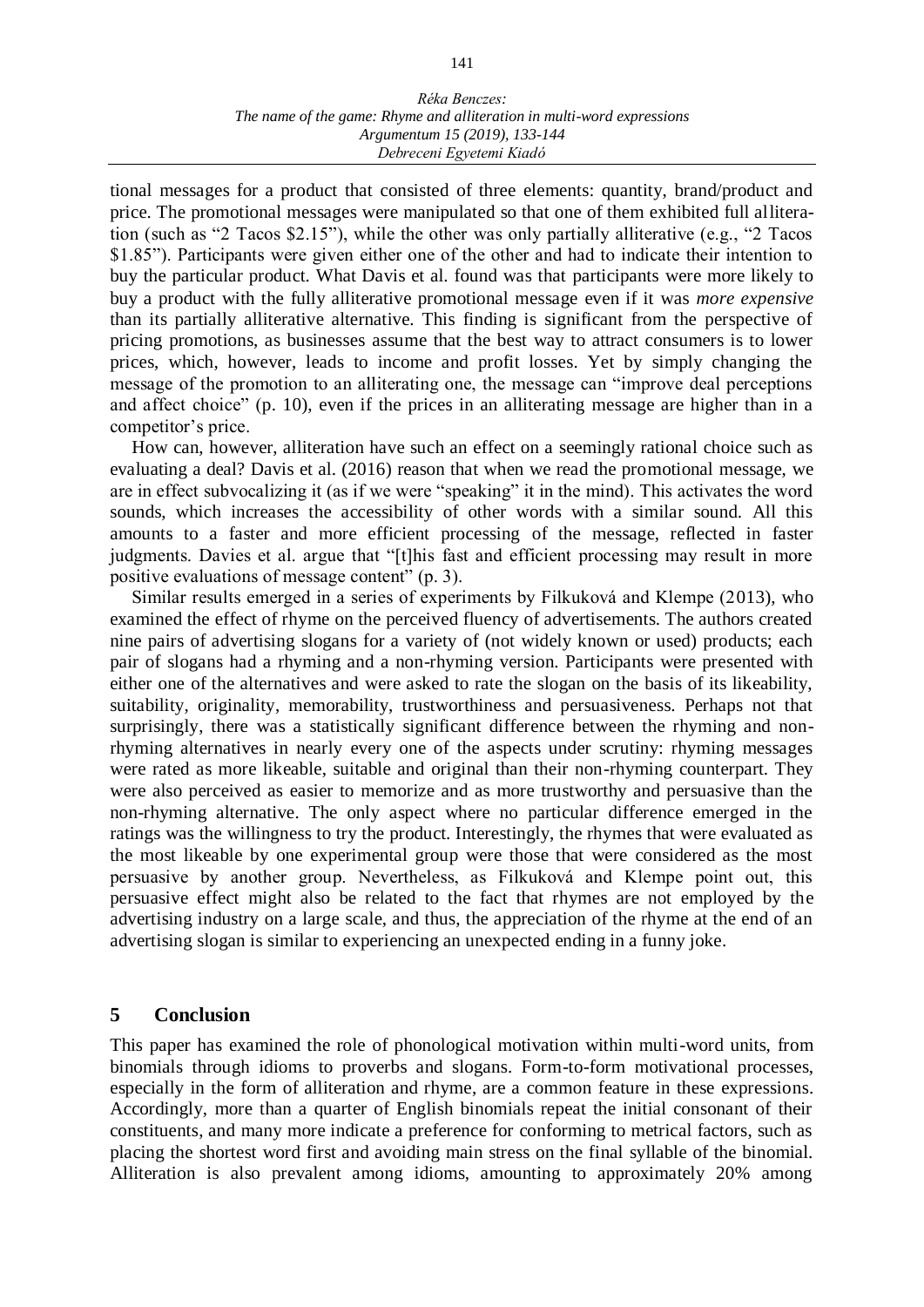English-language examples, and is also a routine feature in proverbs and catchy slogans. Besides alliteration, rhyme is also a recurring characteristic in multi-word expressions, and is especially prevalent in proverbs.

Yet why is alliteration and rhyme such a permanent feature of figurative expressions, proverbs and slogans? It seems that phonological motivation serves a variety of purposes. Both alliteration and rhyme are mnemonic devices; they are able to reinforce the meaning by virtue of repetition. Alliteration enhances the acceptability of a novel construction (by virtue of its similarity to already existing ones; at the same time rhyme ensures how lasting a proverb might be, which might be related to the fact that rhyme also enhances fluency and it can create an impression of enhanced truthfulness (as opposed to non-rhyming proverbs). This persuasive feature of rhyme has also been exploited by O. J. Simpson's attorney, Johnnie Cochran, in his famous line to the prosecution, "If it doesn't fit, you must acquit".

At the same time, using alliteration and rhyme in multi-word units is simply enjoyable, which should not underemphasized. The roots of this preoccupation (or even fascination) with sounds in fixed and multi-word expressions most probably go all the way back to oral culture, where "all expression and all thought is to a degree formulaic" (Ong 1982/2002: 35). Thus, fixed, formulaic expressions are what constitute thought itself. As Ong elaborates, the use of non-formulaic language would not have been effective in oral cultures, as it would not have been easily recoverable. "Heavy patterning and communal fixed formulas in oral cultures … determine the kind of thinking that can be done, the way experience is intellectually organized. In an oral culture, experience is intellectualized mnemonically" (ibid.). Although we have moved onto a print culture, the effect of alliteration and rhyme on our decisions and preferences still prevails in seemingly mundane phenomena, such as how similar our name sounds to somebody else's – potentially influencing who we might marry and spend the rest of our life with.

### **References**

- Allan, K. (1987): Hierarchies and the choice of left conjuncts (with particular attention to English). *Journal of Linguistics* 23, 51–77.
- Andor, J. (1980): Review of Don L.F. Nilsen and Alleen P. Nilsen: Language Play. *Language Sciences* 2.1, 183–185.
- Andor, J. (2002): On the cohesion and coherence of animal jokes: A frame semantic analysis of narrative structure. In: Csábi, Sz. & Zerkowitz, J. (eds.): *Textual Secrets: The Message of the Medium. Proceedings of the 21st PALA Conference*. Budapest: Eötvös University Press, 90–101.
- Andor, J. (2010): Frame shifting and the status of key words in proverbs and anti-proverbs: A frame-semantic view. In: Litovkina, A.T., Barta, P. & Daczi, M. (eds.): *Linguistic Shots at Humour*. Kraków: Tertium, 27–53.
- Andor, J. (2014): Animal-related humor. In: Attardo, S. (ed.): *Encyclopedia of Humor Studies* (Vol. 1-2.). Thousand Oaks, CA: SAGE Publications, 41–42.
- Begg, I.M., Anas, A. & Farinacci, S. (1992): Dissociation of processes in belief: Source recollection, statement familiarity, and the illusion of truth. *Journal of Experimental Psychology: General* 121, 446–458.
- Benczes, R. (2014): "Ami rímel az stimmel" [What Rhymes Is Right]. In: Ladányi, M., Vladár, Zs. & Hrenek, É. (eds.): *MANYE XXIII. Konferenciakötet* [Conference Proceedings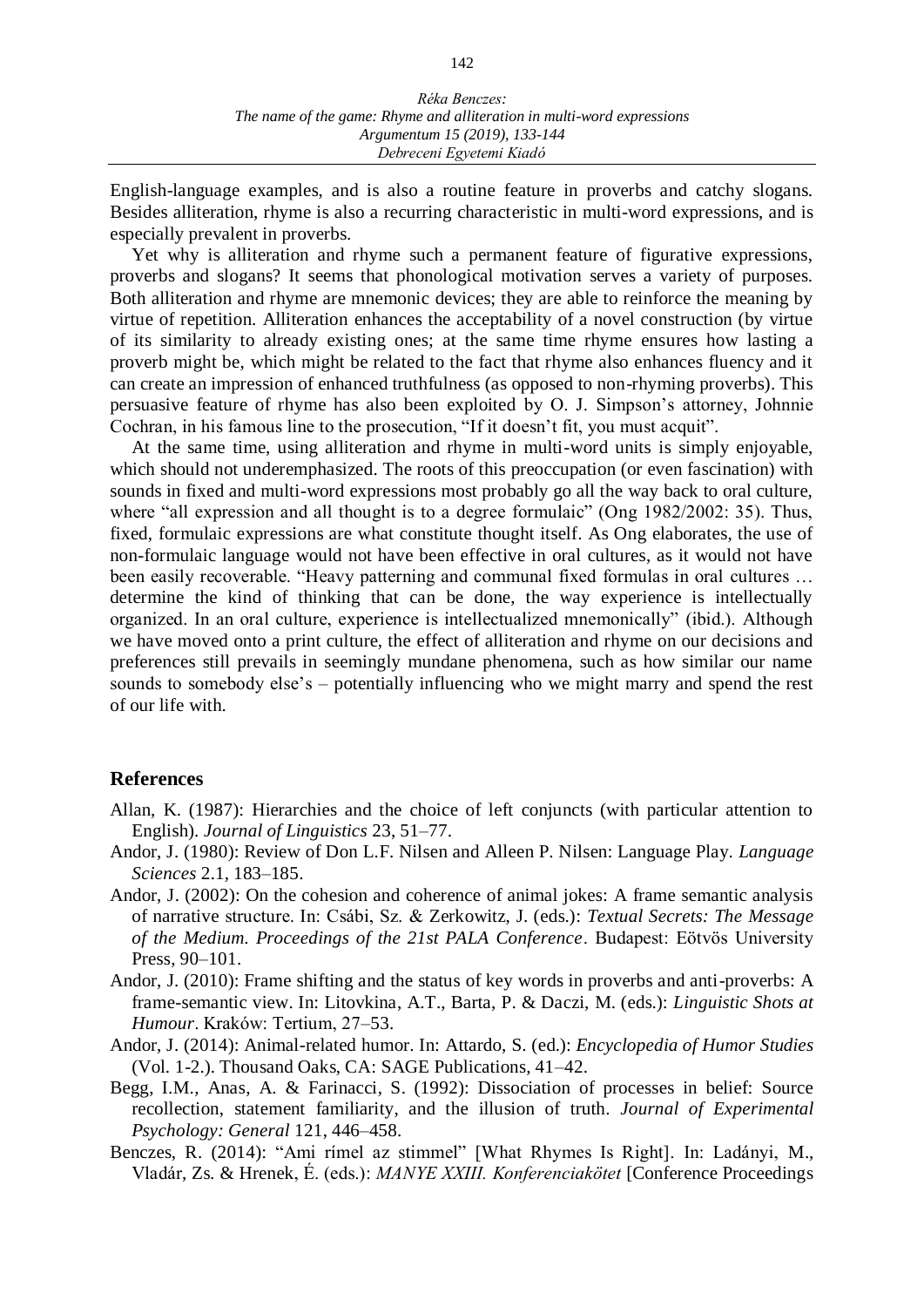of the 23rd Meeting of the Society of Hungarian Applied Linguists]. Budapest: Tinta Könyvkiadó, 109–114.

- Benczes, R. (forthcoming 2019): *Rhyme over Reason: Phonological Motivation in English*. Cambridge: Cambridge University Press.
- Benor, S.B. & Levy, R. (2006): The chicken or the egg? A probabilistic analysis of English binomials. *Language* 82, 233–278.
- Blake, B.J. (2010): *Secret Language: Codes, Tricks, Spies, Thieves, and Symbols*. Oxford: Oxford University Press.
- Boers, F. & Lindstromberg, S. (2008): Structural elaboration by the sound (and feel) of it. In: Boers, F. & Lindstromberg, S. (eds.): *Cognitive Linguistic Approaches to Teaching Vocabu*lary and Phraseology. Berlin & New York: Walter de Gruyter, 329–354.
- Davis, D.F., Bagchi, R. & Block, L.G. (2016): Alliteration alters: Phonetic overlap in promotional messages influences evaluations and choice. *Journal of Retailing* 92.1, 1–12.
- Fenk-Oczlon, G. (1989): Word frequency and word order in freezes. *Linguistics* 27, 517–556.
- Filkuková, P. & Klempe, S.H. (2013): Rhyme as reason in commercial and social advertising. *Scandinavian Journal of Psychology* 54, 423–431.
- Fuertes-Olivera, P.A., Velasco-Sacristán, M., Arribas-Baño, A. & Samaniego-Fernandéz, E. (2001): Persuasion and advertising in English: Metadiscourse in slogans and headlines. *Journal of Pragmatics* 33, 1291–1307.
- Galak, J. & Nelson, L.D. (2011): The virtues of opaque prose: How lay beliefs about fluency influence perceptions of quality. *Journal of Experimental Social Psychology* 47.1, 250– 253.
- Giora, R., Fein, O., Kronrod, A., Elnatan, I., Shuval, N. & Zur, A. (2004): Weapons of mass distraction: Optimal innovation and pleasure ratings. *Metaphor and Symbol* 19(2), 115–141.
- Gries, S. Th. (2011): Phonological similarity in multi-word units. *Cognitive Linguistics* 22.3, 491–510.
- Gustaffson, M. (1975): *Binomial Expressions in Present-day English: A Syntactic and Semantic Study*. Turku: Turun yliopisto.
- Hall, G. (2001): The poetics of everyday language. *CAUCE, Revista de Filología y su Didáctica* 24, 69–86.
- Jakesch, M., Leder, H. & Forster, M. (2013): Image ambiguity and fluency. *PLoS ONE* 8.9, e74084.
- Jones, J.T., Pelham B.W., Carvallo, M. & Mirenberg, M.J. (2004): How do I love thee? Let me count the Js: Implicit egotism and interpersonal attraction. *Journal of Personal and Social Psychology* 87.5, 665–683.
- Kövecses, Z. (2015): *Where Metaphors Come From: Reconsidering Context in Metaphor*. Oxford: Oxford University Press.
- Lass, R. (1984): *Phonology: An Introduction to Basic Concepts*. Cambridge: Cambridge University Press.
- Malkiel, Y. (1959): Studies in irreversible binomials. *Lingua* 8, 113–160.
- McGlone, M.S. & Tofighbakhsh, J. (2000): Birds of a feather flock conjointly (?): Rhyme as reason in aphorisms. *Psychological Sciences* 11.5, 424–428.
- Menninghaus, W., Bohrn, I.C., Knoop, Ch.A., Kotz, S.A., Chlotz, W. & Jacobs, A.M. (2015): Rhetorical features facilitate processing while handicapping ease of semantic comprehension. *Cognition* 143, 48–60.